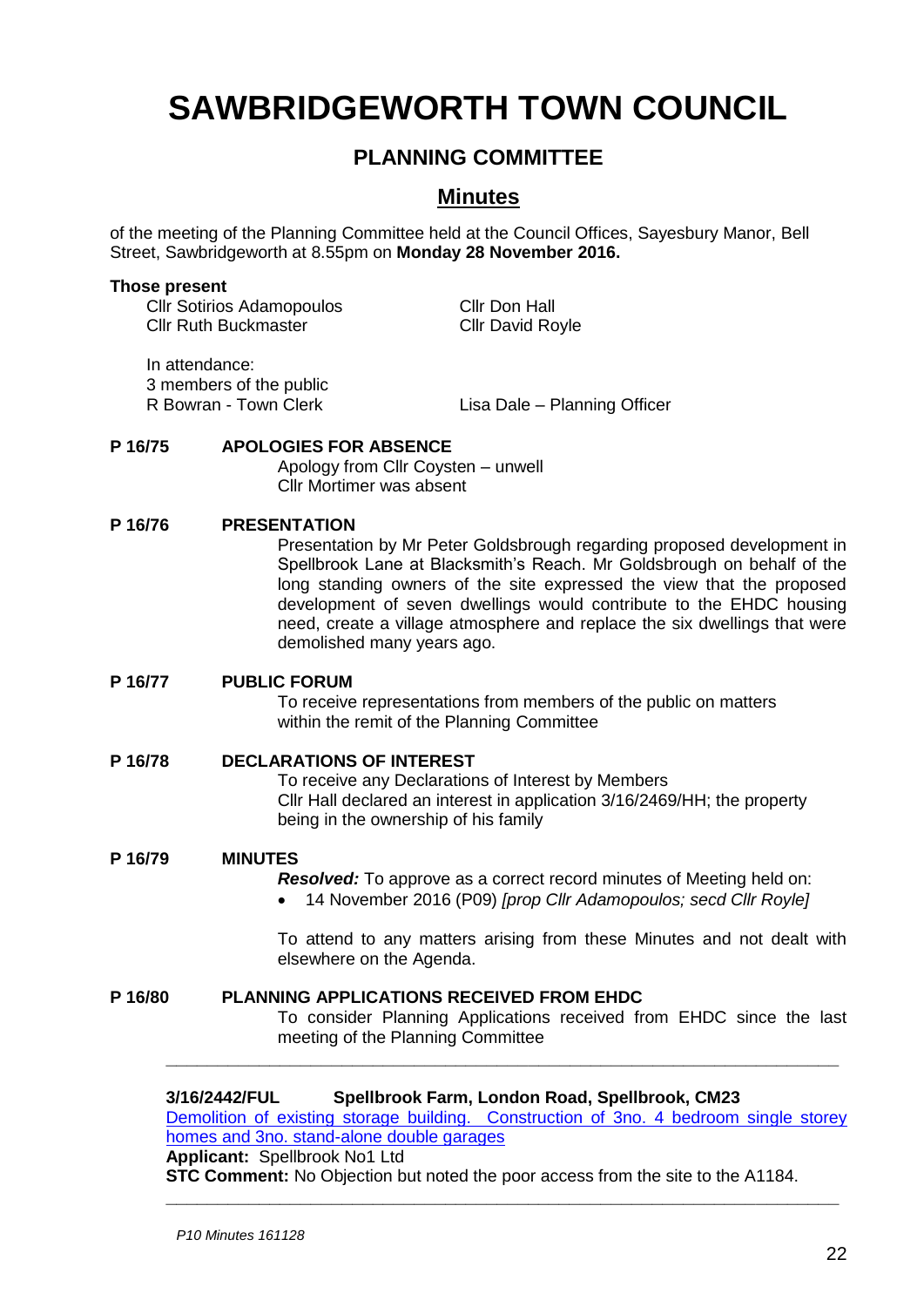# **3/16/2469/HH 7 Wheatley Close, CM21 0HS**

[Single storey front, rear and side extensions. Removal of existing conservatory](https://publicaccess.eastherts.gov.uk/online-applications/applicationDetails.do?activeTab=summary&keyVal=OG2NC5GL03N00) **Applicant:** Mr Joe Ferraro **STC Comment:** Objection. The proposal is an over development of the site

**\_\_\_\_\_\_\_\_\_\_\_\_\_\_\_\_\_\_\_\_\_\_\_\_\_\_\_\_\_\_\_\_\_\_\_\_\_\_\_\_\_\_\_\_\_\_\_\_\_\_\_\_\_\_\_\_\_\_\_\_\_\_\_\_\_**

**\_\_\_\_\_\_\_\_\_\_\_\_\_\_\_\_\_\_\_\_\_\_\_\_\_\_\_\_\_\_\_\_\_\_\_\_\_\_\_\_\_\_\_\_\_\_\_\_\_\_\_\_\_\_\_\_\_\_\_\_\_\_\_\_\_**

## **3/16/2479/HH Rowney Farm, Chaseways, CM21 0AS**

[Replacement of former ancillary outbuilding](https://publicaccess.eastherts.gov.uk/online-applications/applicationDetails.do?activeTab=summary&keyVal=OG4KJVGLM2U00) **Applicant:** Mr Stephen Hall **STC Comment:** No Objection

# **3/16/2494/ODPN 34D London Road, CM21 9JS**

[Change of use from B1 \(offices\) to C3 \(3no. residential apartments\)](https://publicaccess.eastherts.gov.uk/online-applications/applicationDetails.do?activeTab=summary&keyVal=OGBX42GL03N00) **Applicant:** Mr Adam Tindall **STC Comment:** No Objection

## **3/16/2516/HH The Bungalow, Tednambury, Spellbrook**

Proposed side and rear extensions – [amendment to roof design previously approved](https://publicaccess.eastherts.gov.uk/online-applications/applicationDetails.do?activeTab=summary&keyVal=OGF2ACGLM5900)  [under application 3/12/2072/FP](https://publicaccess.eastherts.gov.uk/online-applications/applicationDetails.do?activeTab=summary&keyVal=OGF2ACGLM5900) **Applicant:** Ms Gloria Romei **STC Comment:** No Objection

**\_\_\_\_\_\_\_\_\_\_\_\_\_\_\_\_\_\_\_\_\_\_\_\_\_\_\_\_\_\_\_\_\_\_\_\_\_\_\_\_\_\_\_\_\_\_\_\_\_\_\_\_\_\_\_\_\_\_\_\_\_\_\_\_\_**

**\_\_\_\_\_\_\_\_\_\_\_\_\_\_\_\_\_\_\_\_\_\_\_\_\_\_\_\_\_\_\_\_\_\_\_\_\_\_\_\_\_\_\_\_\_\_\_\_\_\_\_\_\_\_\_\_\_\_\_\_\_\_\_\_\_**

**\_\_\_\_\_\_\_\_\_\_\_\_\_\_\_\_\_\_\_\_\_\_\_\_\_\_\_\_\_\_\_\_\_\_\_\_\_\_\_\_\_\_\_\_\_\_\_\_\_\_\_\_\_\_\_\_\_\_\_\_\_\_\_\_\_**

## **3/16/2525/VAR 20 & 22 Church Walk, CM21 9BJ**

[Removal of condition 2 \(Approved plans\) to application 3/15/1777/FUL. Revision of](https://publicaccess.eastherts.gov.uk/online-applications/applicationDetails.do?activeTab=summary&keyVal=OGGWXHGLM5Q00)  [terrace design to remove the projecting central triangle of the approved scheme and to](https://publicaccess.eastherts.gov.uk/online-applications/applicationDetails.do?activeTab=summary&keyVal=OGGWXHGLM5Q00)  [lower the level of the terrace by 410mm](https://publicaccess.eastherts.gov.uk/online-applications/applicationDetails.do?activeTab=summary&keyVal=OGGWXHGLM5Q00) **Applicant:** Forebury Estates Ltd **STC Comment:** No Objection. **\_\_\_\_\_\_\_\_\_\_\_\_\_\_\_\_\_\_\_\_\_\_\_\_\_\_\_\_\_\_\_\_\_\_\_\_\_\_\_\_\_\_\_\_\_\_\_\_\_\_\_\_\_\_\_\_\_\_\_\_\_\_\_\_\_**

**\_\_\_\_\_\_\_\_\_\_\_\_\_\_\_\_\_\_\_\_\_\_\_\_\_\_\_\_\_\_\_\_\_\_\_\_\_\_\_\_\_\_\_\_\_\_\_\_\_\_\_\_\_\_\_\_\_\_\_\_\_\_\_\_\_**

**\_\_\_\_\_\_\_\_\_\_\_\_\_\_\_\_\_\_\_\_\_\_\_\_\_\_\_\_\_\_\_\_\_\_\_\_\_\_\_\_\_\_\_\_\_\_\_\_\_\_\_\_\_\_\_\_\_\_\_\_\_\_\_\_\_**

**\_\_\_\_\_\_\_\_\_\_\_\_\_\_\_\_\_\_\_\_\_\_\_\_\_\_\_\_\_\_\_\_\_\_\_\_\_\_\_\_\_\_\_\_\_\_\_\_\_\_\_\_\_\_\_\_\_\_\_\_\_\_\_\_\_**

#### **P 16/81 LATE PLANNING APPLICATIONS**

To deal with Planning Applications received from EHDC following the Publication of this Agenda and received before 25 November 2016 None received

**P 16/82 PLANNING DECISIONS MADE BY EHDC** To receive Planning Decisions from EHDC

**3/16/2042/HH 23 Hampton Gardens, CM21 0AN**

[Single storey rear extension –](https://publicaccess.eastherts.gov.uk/online-applications/applicationDetails.do?activeTab=summary&keyVal=OD4YL6GL00700) Retrospective **Applicant: Mrs H Bruce** *STC Comment: No Objection EHDC Decision: Granted*

**3/16/2123/HH 49 West Road, CM21 0BL**

[Single storey rear extension](https://publicaccess.eastherts.gov.uk/online-applications/applicationDetails.do?activeTab=summary&keyVal=ODQTPEGL00X00) **Applicant: Ms S Healey** *STC Comment: No Objection EHDC Decision: Granted*

*P10 Minutes 161128*